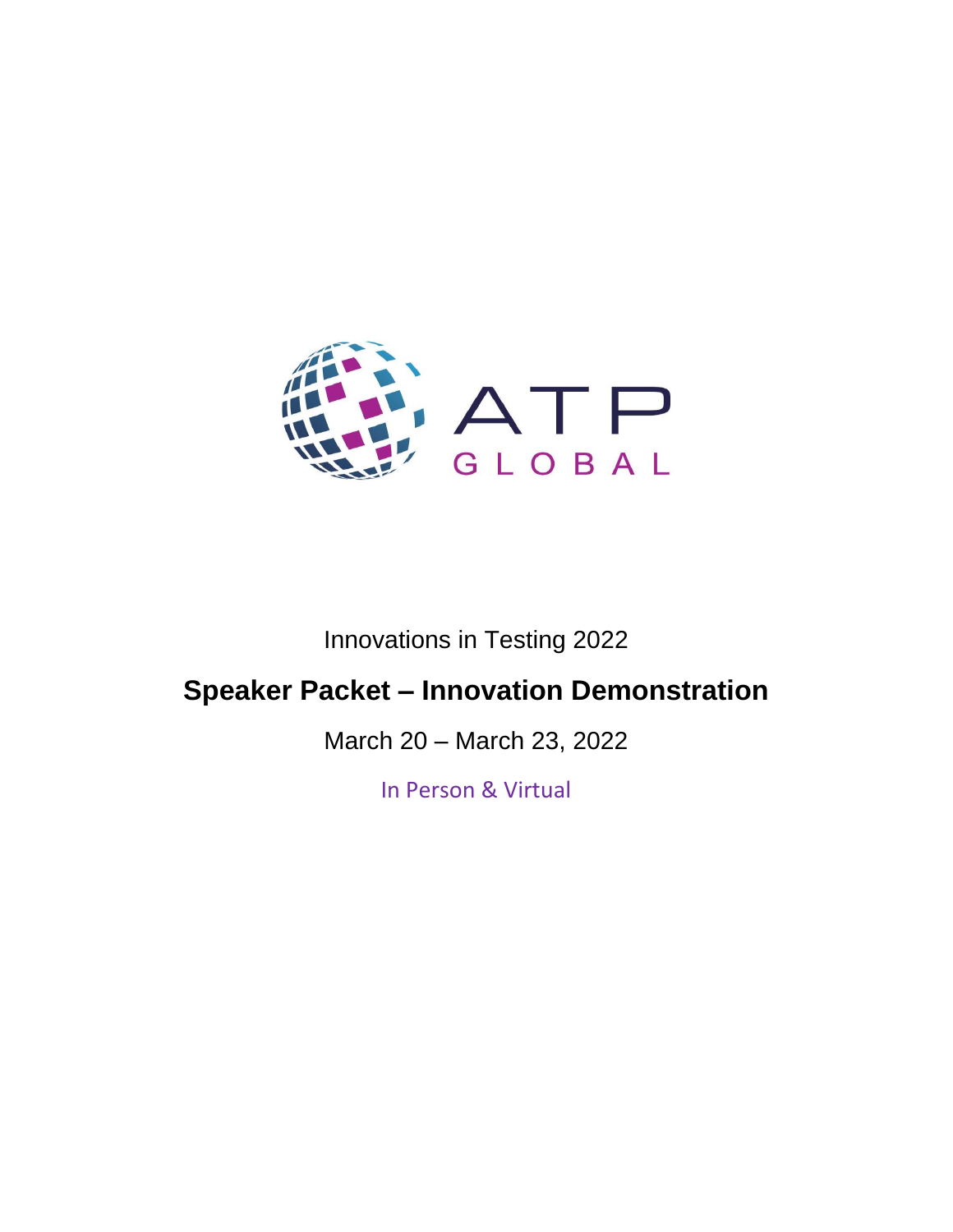

Dear Conference Speaker:

Thank you for agreeing to serve as a speaker for the upcoming Innovations in Testing Conference to be held March 20 – March 23, 2022. We greatly appreciate your contribution and look forward to a very successful conference!

#### **What does hybrid mean for Innovations in Testing?**

It means that the conference is being planned as a fully, in person experience in sunny Orlando Florida, with informative content, exhibit hall, and networking opportunities galore! Our Orlando delegates will benefit from both the in-person content and experiences, while having the ability to choose to take part in the content and events streaming virtually as described above.

It also means that some of the incredible in person content, as well as virtual only content, will be made available to all online attendees. But content is only part of the Innovations in Testing experience. Virtual attendees will have the chance to learn from and connect with the sponsors, engage in virtual networking opportunities, and participate in discussions around industry challenges and opportunities.

#### **What if you're presenting in-person but want to attend a virtual session?**

We will have space set aside for presenters to attend sessions virtually. This shared space will have internet, tables/chairs, and other basics to provide you with a space that is comfortable. You will be responsible for bringing earphones as the space is not completely private.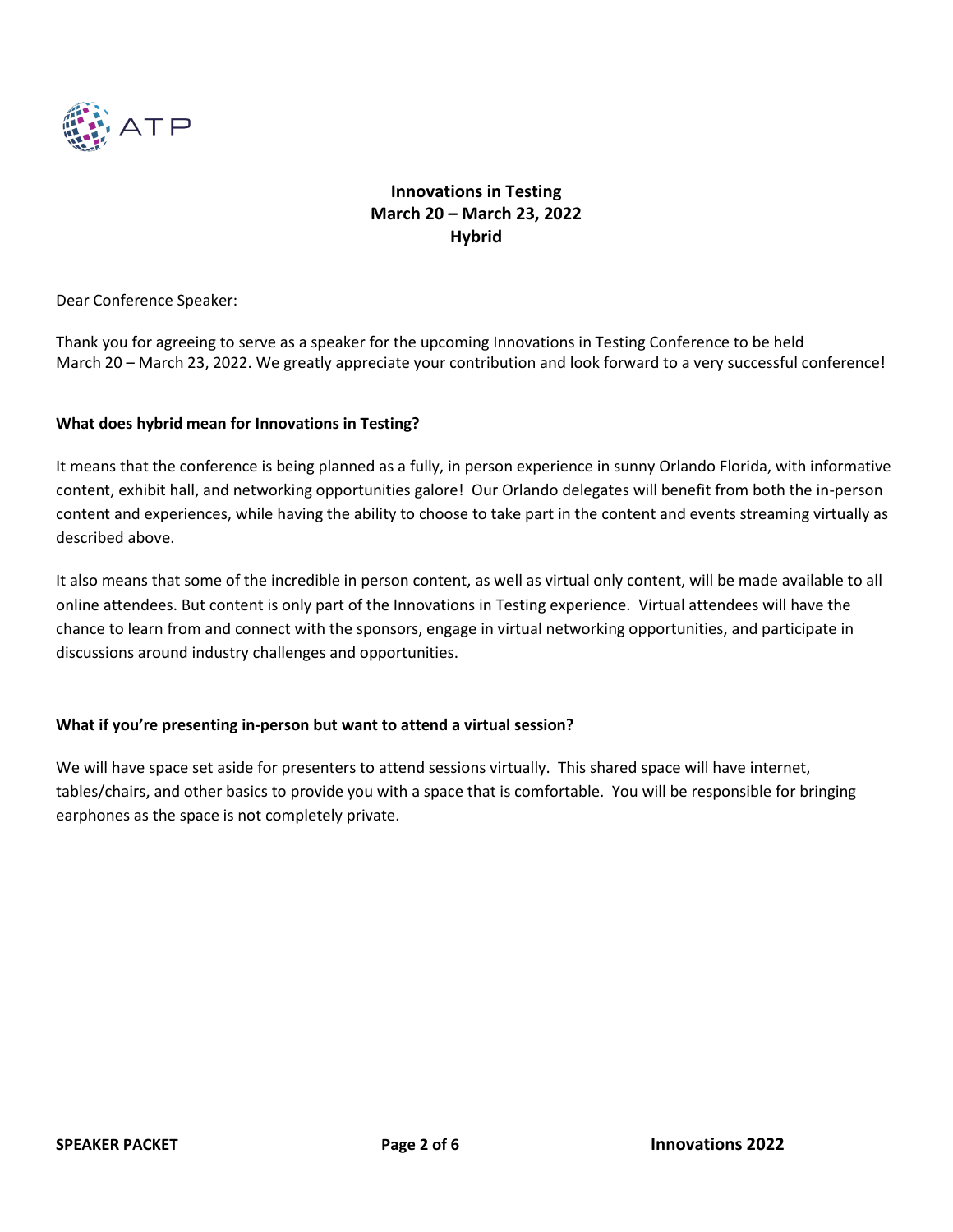

Enclosed you will find the following information:

| • Table of Deadlines                              |  |
|---------------------------------------------------|--|
| • About Your Session Type & Conference Essentials |  |
| • Speaker Registration                            |  |
| • Hotel Information                               |  |
| • Presentation and Session Guidelines             |  |

### **Below is a table of items and upcoming deadlines for your reference.**

| <b>Activity</b>                                  | <b>Deadline</b>                | Return via:                                   |
|--------------------------------------------------|--------------------------------|-----------------------------------------------|
| <b>Complete Online Presentation</b><br>Agreement | October 26, 2021               | Click here for presentation agreement         |
|                                                  | December 10, 2021 (Note: This  |                                               |
| Register for the Conference                      | is also the deadline for early | http://innovationsintesting.org/register.aspx |
|                                                  | bird registration)             |                                               |
| Email Most Recent Bio                            | March 5, 2022                  | atp@designingevents.com                       |
| Send Final PowerPoint<br>Presentation            | March 7, 2022                  | atp@designingevents.com                       |
| ** Make Hotel Reservation                        | February 25, 2022              | See page 6 for more information               |

\*\*The Hotel Reservation Cut Off Date is for in-person attendees.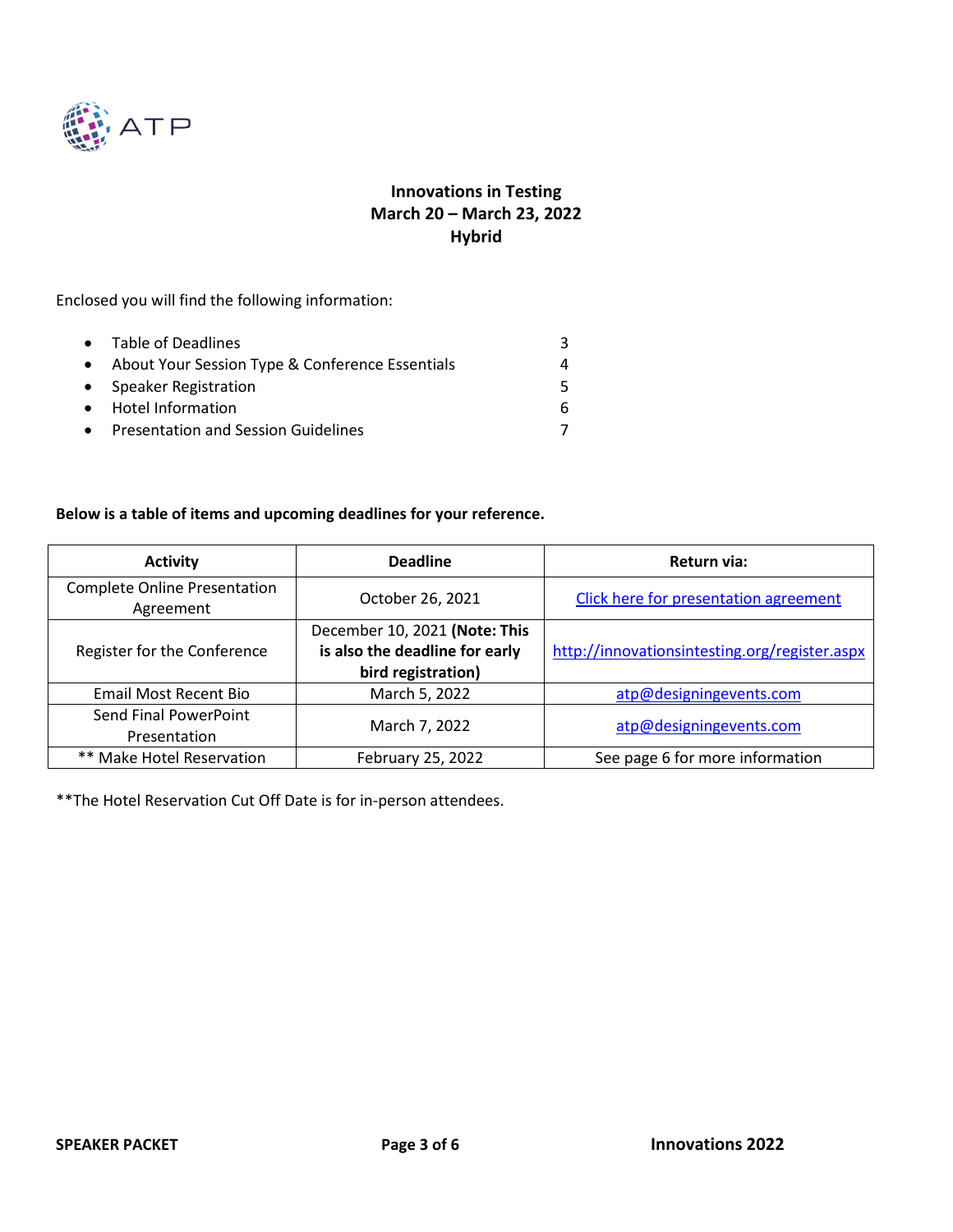

### **About Your Session Type & Conference Essentials**

#### **About Your Session Type:**

**Innovation Demonstration:** An Innovation Demonstration is a computer-based demonstration or presentation showcasing the latest technologies, products, services, or solutions in the testing industry. A Product Demonstration should last approximately 10 minutes and repeat throughout an allotted timeframe that may occur at the same time as lunch with exhibitors. All demonstrations must be shown via a computer or other technology. A large, flat screen monitor will be provided, but you will be required to provide your own compatible device (e.g., laptop, tablet). These sessions will only be offered for in-person attendance. To present, the speaker(s) must attend the conference in-person.

#### **When does the conference start/conclude?**

The conference begins on Sunday, March 20th, 2022 at 5:00 PM EST with the First Time Attendee Reception and Remarks and concludes at 12:15 PM EST on Wednesday, March 23rd with our closing General Session. *We will email presenters with their date and time for their conference session in the coming months.* 

#### **Conference Location:**

- **In-Person/Virtual**
	- o The 2022 Innovations in Testing Conference will be held at the Hyatt Regency Orlando:

**Hyatt Regency Orlando 9801 International Drive Orlando, FL 32819 (407) 284-1234**

#### **Do I need to register for the conference?**

- Yes, please register online at [http://innovationsintesting.org/register.aspx.](http://innovationsintesting.org/atp2022/register.aspx) You are encouraged to register as early as you can, but no later December 10, 2021. Registration is required to present at this year's conference. **Please note the early bird discount will apply if you register prior to December 10th, 2021.**
- **Do I need to make my own travel reservations for attending the conference in-person?** Yes, you will need to arrange all of your travel to and from the conference. Please contact the hotel directly to book your room. More information regarding lodging can be found on Page 6.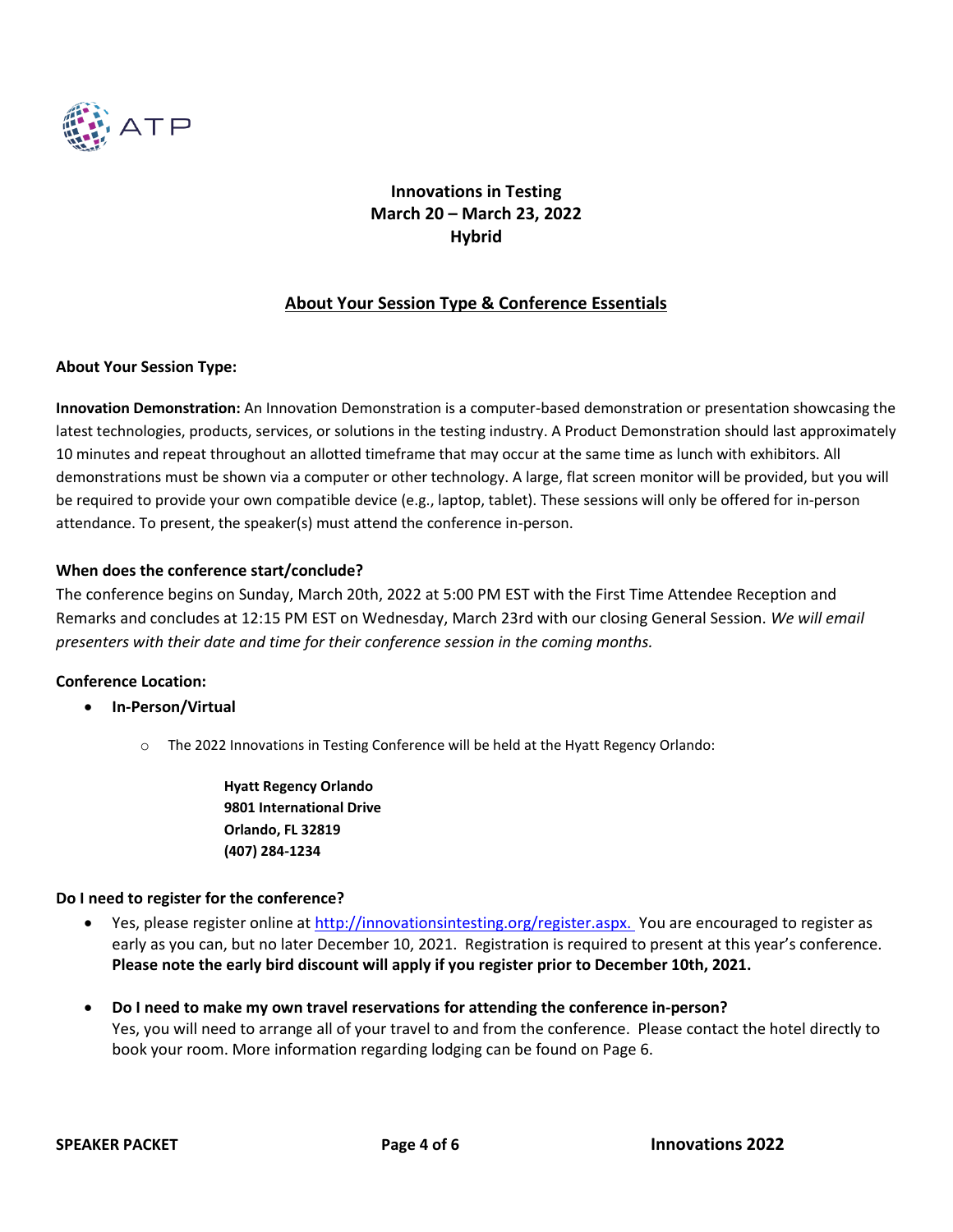

#### **What equipment/support will my presentation room have?**

**In-Person:** There will be AV equipment for this session. Each meeting room will be equipped with the following items:

- LCD Projector
- Podium
- Screen
- Podium microphone and speakers
- Audio cord in case you will be showing video

If you have a disability and need any accommodation in order to present at this conference, please contact Kim McManus, at [atp@designingevents.com](mailto:atp@designingevents.com) or +1-443-293-4011.

#### **SPEAKER REGISTRATION**

#### **Speaker Registration:**

All speakers participating in the conference must register for the conference. To register for the conference, please register online a[t http://innovationsintesting.org/register.aspx. T](http://innovationsintesting.org/atp2022/register.aspx)he registration fees are:

| <b>ATP Member</b>             |         |  |  |
|-------------------------------|---------|--|--|
| <b>Early Bird (In-Person)</b> | \$825   |  |  |
| <b>Early Bird (Virtual)</b>   | \$250   |  |  |
| After Dec 10 (In- Person)     | \$975   |  |  |
| <b>After Dec 10 (Virtual)</b> | \$300   |  |  |
| <b>Non-member</b>             |         |  |  |
| <b>Early Bird (In-Person)</b> | \$1,090 |  |  |
| <b>Early Bird (Virtual)</b>   | \$350   |  |  |
| After Dec 10 (In-Person)      | \$1,240 |  |  |
| <b>After Dec 10 (Virtual)</b> | \$400   |  |  |